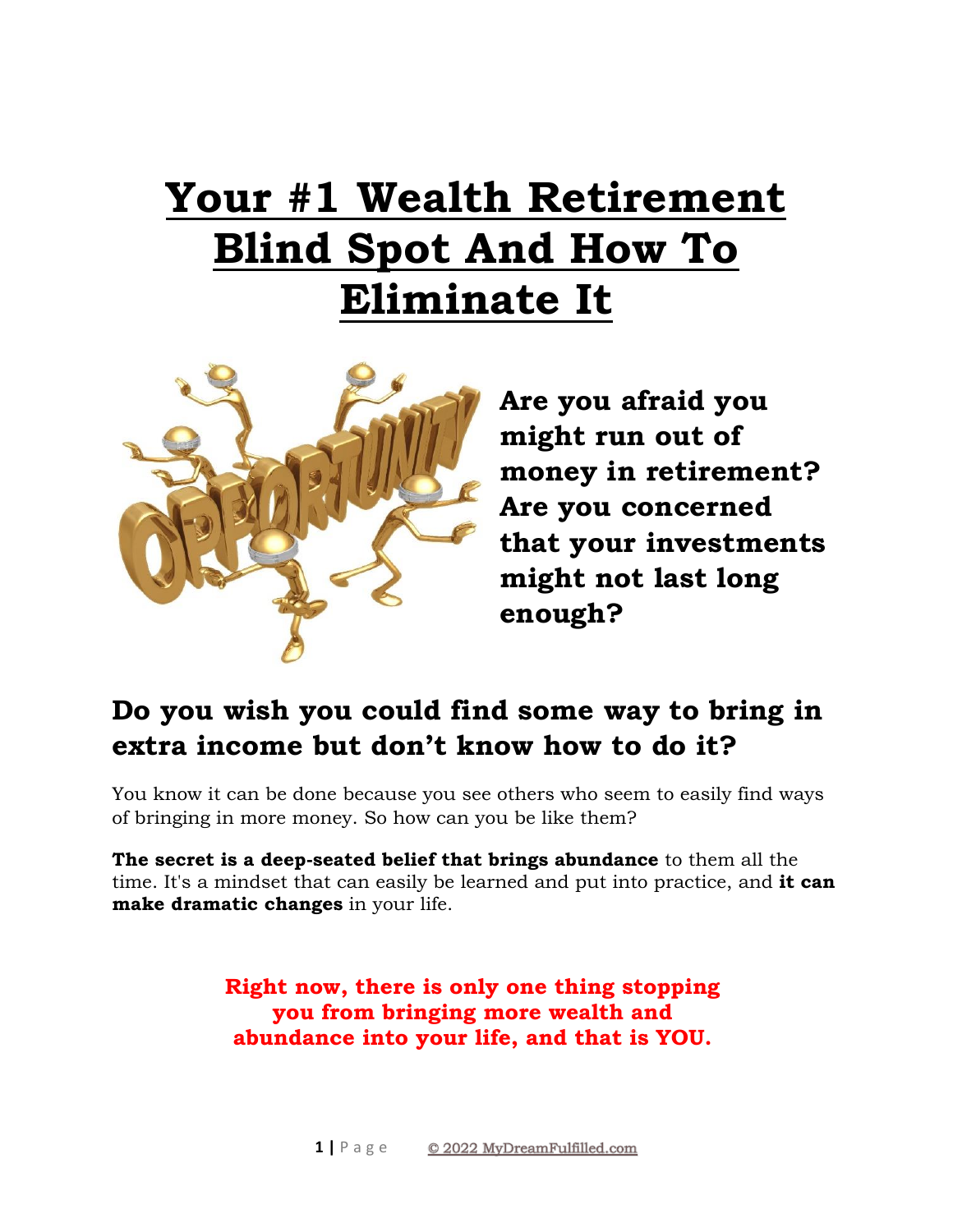You might find this a bit far-fetched, but **if you feel you are lacking in money and abundance, it's because you have a hidden belief that is sabotaging what you want.** You have a belief that says, in effect, you shouldn't have more wealth and abundance. This is probably showing up as thoughts like "I'm too old to learn something new", "I'm not smart enough", "That isn't for me", or "I have no idea what I'm going to do."

**Beliefs are extremely powerful**. Positive beliefs can propel you forward like a fighter jet, while negative beliefs can hold you back stronger than a ten-ton block.

So, if hidden beliefs are that powerful, where did they come from?

**Almost all the beliefs you have were formed early in your life**, mostly from your parents and other early authority figures, and you were totally unaware that you were forming them. You observed the actions of your parents, listened to their comments about the world around them, and, wanting to be like them, incorporated their beliefs into your life, all without consciously realizing what you were doing.

## **So even before you were capable of conscious, discerning thought, you were already being run by these beliefs.**

This is both a good thing and a bad thing. It helped you survive and make sense of the world, but it may now be limiting you in what you believe you can do.

**A deep seated, hidden belief makes you unconsciously blind to the opportunities surrounding you**, and if you're blind to them, how can you uncover and change them?

You do that by observing your habits.

**You spend most of your time living by habit.** Usually, this is a good thing as you leave your conscious mind free to do what it does best – evaluating and acting on the new things that come into your life.

Unfortunately, the thing about habits is that you only think about them when they are challenged, or they are no longer working for you, like now.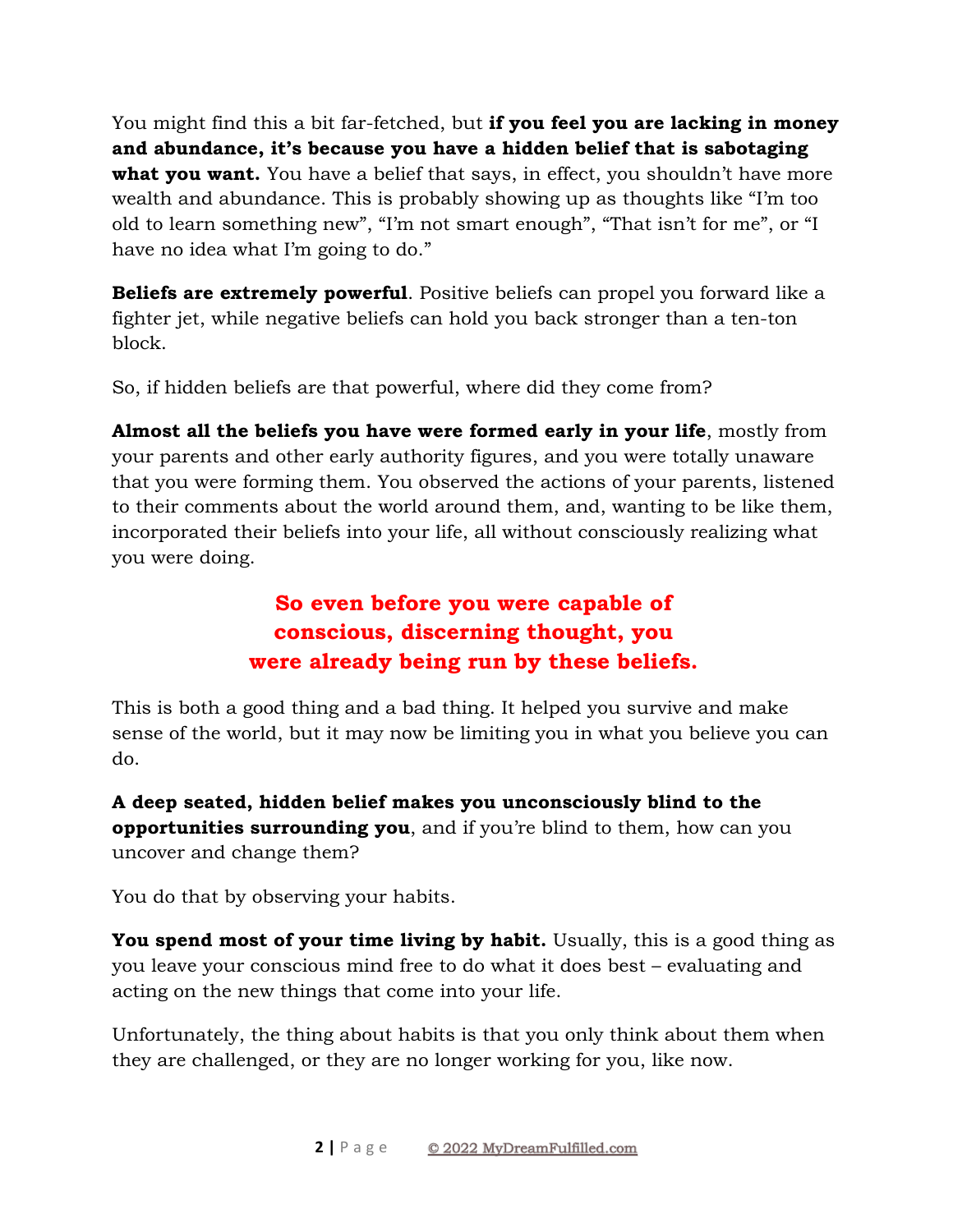**One of the nasty things about habits is that they reinforce beliefs** – both positive and negative. Each time you automatically think to yourself "I can't do that", you are reinforcing that negative belief.

#### **This brings us back to our dilemma. How can you change something you can't see? How can you discover what's in your blind spot?**

#### First, **you need to train yourself to become aware of your hidden habits**. You need to bring those subconscious thoughts into your consciousness so you can examine them, challenge them, and then replace them with thoughts that will help you acquire abundance.

Now if you're thinking that you can't do this or you don't know how to do it, I'll show you an easy way to do this shortly.

**One of the good things about beliefs concerning money is that they are easy to uncover.** Since money is so important to you, you can usually identify when you are thinking about it, even with small amounts.

I'm sure you can recall sometime in the last week when you purchased a coffee or a tea. That wasn't a big purchase and yet you can easily recall all the details around the purchase.

That shows just how important money thoughts are and how you can use that to help yourself.

#### **So, here is an easy trick to find your "blind spot".**

- 1) **Identify what you want** in positive terms: "I want a new car".
- 2) **Record the thoughts and feelings** that immediately come to mind when you say it: "I can't afford it." This is a habit being triggered.
- 3) For those thoughts or feelings you recorded, **think about the thought or feeling and see what beliefs they represent**. This can be difficult. The best way is to just record whatever first comes into your mind. For example: "I can't afford it" might be hiding the belief "I'm not smart enough to make more money."
- 4) **For each negative belief, determine if it is still true or not**. If not true, replace it with a positive, true statement: "I can't afford it" becomes "I can't afford it yet", and repeat that phrase every time the negative thought comes up. If the negative belief is true, list why it is still true and what you can do to change it.